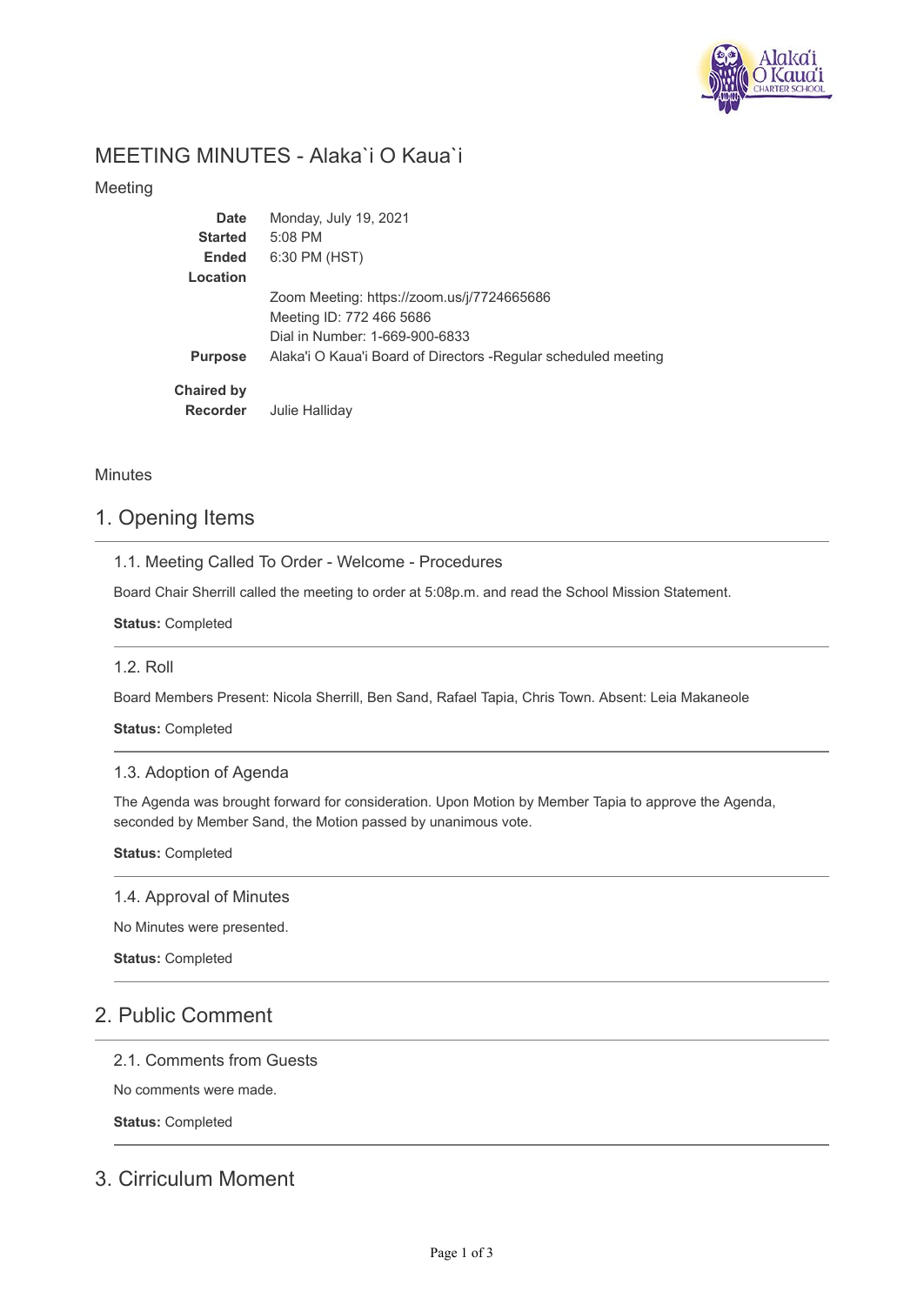

### 3.1. School Facilitator Presentation

School Director, DJ Adams introduced two new facilitators to the Board: Ms. Karen Shay and Mr. Kali Lopez.

#### **Status:** Completed

**Documents** 

Ms. Karen & Mr. Kali Introduction-July, 2021.pdf

## 4. Service Provider

### 4.1. Harmony Educational Services-Online Service Presentation

Representatives of Harmony Educational Services, Shawni Carver and John Thorn introduced themselves and explained what services they could provide to the school.

#### **Status:** Completed

4.2. Service Provider Presentation

No Presentation was given.

**Status:** Completed

# 5. Administrative Reports

5.1. School Director Report

School Director, DJ Adams gave the Director's Report. He gave updates to the Board regarding the following:

- Education and Curriculum reminded the Board that they will start the new shcool year with a school wide project based learning activity called "Dream Up to Space". This project empowers the entire learning community to be focused on the same activity and helps mentor new staff members in collaboration with the facilitators.
- Facilities Adam Serra was hired to assist Jon McCallister in addressing the school improvement wish list for the summer. As part of the annual campus cleanup day, which will be held on July 24th, the carpets will be cleaned in-house. It was also reported that the donated desks have been moved in to the school.
- Enrollment There is currently 175 confirmed learners for the 2020-2022 school year which does not include the applications that have not yet be completed.
- Fundraising/PTN Their next meeting will be held August 4th and they will also be participating in the annual campus cleanup. Mr. Adams thanked the group for their support.
- Personnel They are fully staffed at this time and have four new staff members.
- Other All Kuleana Portal tasks have been completed and are up to date with the Hawaii Charter Commission for the 2021-2022 school year.

### **Status:** Completed

Documents

- Director Board Report -July 19th, 2021.pdf
- Alaka'i O Kaua'i Charter School Opening Plan-July, 2021 (2).pdf

### 5.2. Financial Report